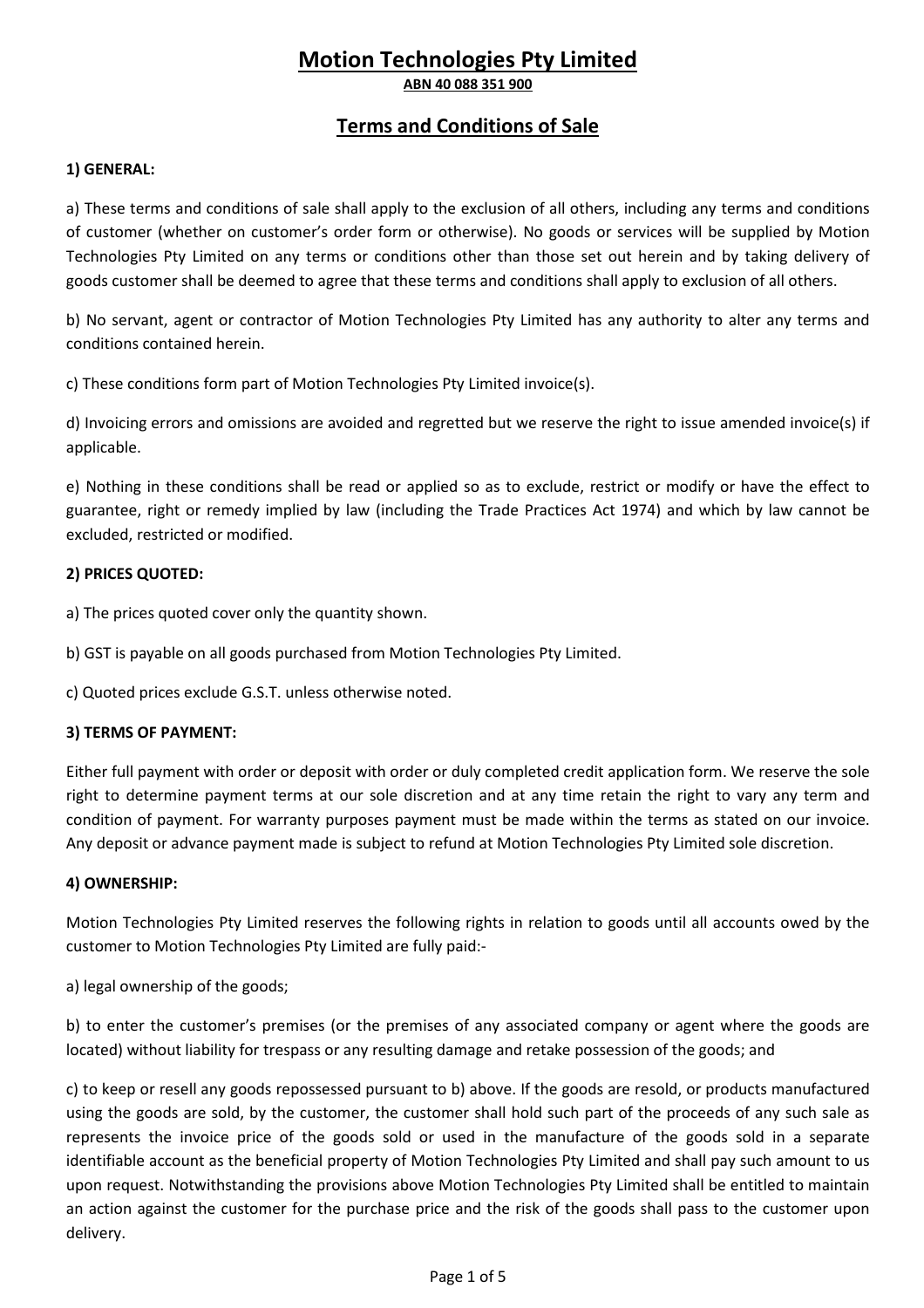#### **5) ORDER ACCEPTANCE:**

Receipt by us of an order does not constitute acceptance of any terms contained therein. Also, we reserve the right to vary purchasers' order terms at any time after receipt of those terms and any other will only be accepted upon receipt of written confirmation by the customer of acceptance by the customer of the variations required by Motion Technologies Pty Limited.

#### **6) DELIVERY:**

a) We will always try to deliver or complete a contract on time. We cannot, however, accept responsibility for delays arising from strikes, lockouts, trade disputes, fires, riot, terrorism and default(s) of a supplier/subcontractor and other factors beyond our control. Claim for penalty for late or non-delivery will not be accepted unless previously agreed in writing and then subject to substantiation and verification.

b) Times stated for delivery shall not be deemed to be an essential condition of the Contract.

c) The acceptance of the Goods by Buyer shall constitute a waiver of all claims for delay. Buyer and Seller agree that time is not of the essence in the Seller's performance of an order.

#### **7) CANCELLATION OF ORDERS:**

Orders accepted by us cannot be cancelled except by agreement and such agreement must be confirmed by us in writing. In the event of such cancellation we shall assess at our discretion the rate of completion and invoice the customer the assessed percentage of the full price. Payment against such invoice will be due on presentation in the absence of manifest error in our calculation of the percentage payable.

#### **8) GOODS SPECIALLY MANUFACTURED:**

If the goods ordered have to be manufactured to customer specification and are in the process of manufacture or completed, cancellation of an order or part payment in accordance with clause 7) will not be accepted.

#### **9) PERFORMANCE GUARANTEE:**

a) Whilst every care has been taken in any figures and calculations contained in our offer, Motion Technologies Pty. Limited will not accept any liability for errors or omissions except where those errors or omissions are due to wilful neglect on the part of Motion Technologies Pty Limited.

b) No goods supplied by Motion Technologies Pty Limited are to be used in lifting devices used for human cargo, including but not limited to elevators, lifts and aircraft, without the express written approval of Motion Technologies Pty Limited. The customer indemnifies Motion Technologies Pty Limited in respect to any claim arising of unauthorised use of goods supplied by Motion Technologies Pty Limited.

c) The customer acknowledges and accepts that Motion Technologies Pty Limited has produced goods in accordance with the customer's requirements. Motion Technologies Pty Limited is not responsible should the goods sold not perform in accordance with the customer's expectations or to a level anticipated by the customer.

d) The customer also acknowledges that it is not Motion Technologies Pty Limited's practice to recommend that goods are suitable for particular purposes or uses and customer acknowledges it does not rely, and that it is not reasonable for it to rely, on skill or judgement of Motion Technologies Pty Limited in establishing the suitability for the customer's purposes of the product to be supplied.

#### **10) RETURNED GOODS:**

No returns will be accepted by us without prior agreement in writing. Unauthorised returns will be sent back to the returning customer at the expense of the customer. Our liability for any defect in supplied goods shall not exceed the cost of repairs or the replacement of the goods shown defective or, at our option, reimbursement of the price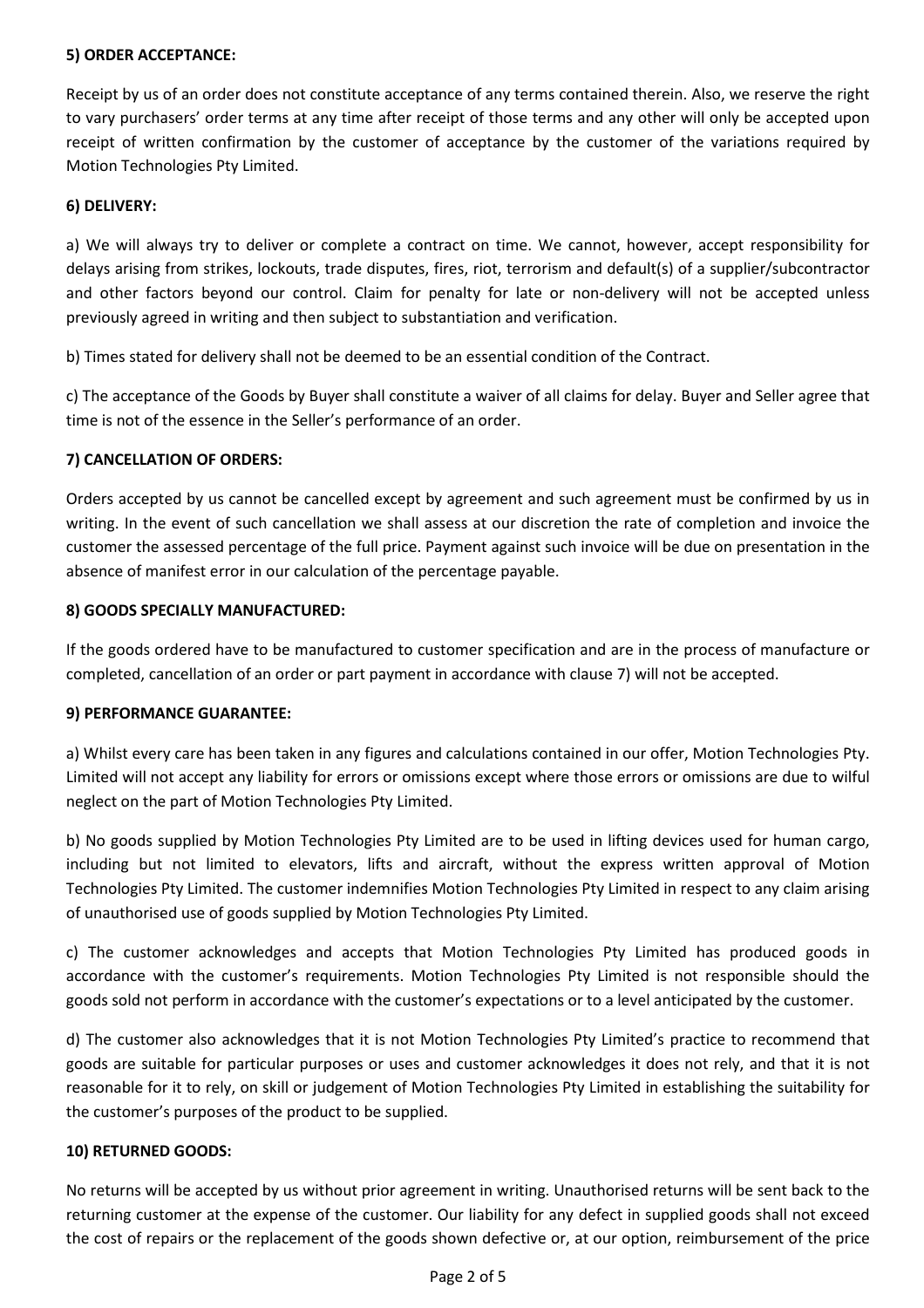received by us for the goods. The customer shall on discovering any defect in the goods give immediate written notice to us to enable the complaint to be investigated before any remainder of the consignment is used or returned and if any liability attaches to us it shall not attach unless and until this procedure has been carried out. Any goods or parts replaced by us shall become our property. Our liability if any under this condition shall be conditional on:

a) notice of any alleged defect being given to us within seven days of receipt of the goods.

b) the alleged defects not being due to wear and tear or the use of injurious substances.

c) full compliance by the customer with our recommendation for maintenance or use of the goods.

d) when goods are ordered for a particular purpose notice of such purpose having been given to us before acceptance of the order by us.

### **11) GOODS RETURNED FOR CREDIT:**

No returns will be accepted by us without prior agreement in writing. Unauthorised returns will be sent back to the returning customer at the expense of the latter at our option. Goods received by us without prior approval will be subject to a 30% restocking fee less freight expenses incurred in either supply or receipt of goods providing goods and packaging is in the identical state when initially shipped by us. Goods received by us with prior approval will be subject to a 15% restocking fee less freight expenses incurred in either supply or receipt of goods providing goods and packaging is in the identical state when initially shipped by us.

### **12) GOODS RECTIFICATION:**

If goods require any repair or rectification after receipt by our customer for any reason including warranty or transit damage, then Motion Technologies Pty Limited will not accept or be held liable for back charges from our customer or their agent for repair or rectification of any fault.

### **13) DEFAULT:**

If the customer fails to make payments as they become due or commits any act of Bankruptcy, or makes any assignment with another party, or if we have reason to believe that he is unable to meet his debts as they mature or being a Corporation is unable to pay its debts or a petition is presented or a Resolution is passed for the winding up of the Corporation or a Provisional Liquidator is appointed to the Corporation, we shall then be entitled to payment of Cash for any further goods before delivery, or may, at our option, cancel the Contract, reserving any claim for the consequent loss ascertained.

### **14) WARRANTY:**

a) We will replace or repair any goods that are defective in material or workmanship on receiving written notice within twelve months of delivery for new goods, 6 month for factory service exchange goods and 3 months for repaired goods. The goods supplied hereunder are warranted to accord with specification set out in our offer or if there is no such specification, to be within normal limits of industrial quality, but otherwise there is no guarantee, warranty, representation or condition expressed or implied as to the quality, usage or description (statutory or otherwise) of the goods, or as to the fitness of the goods for any particular use or otherwise. We shall not be liable for loss or damage to any property of the customer that has been supplied to us. This condition shall be the limit of our liability and except as to the extent expressly provided by such condition, we shall not be liable for any direct or indirect loss or damage caused by, or arising out of, any defect in or failure of goods supplied by us or the use of such goods or any acts or omission (whether negligent or otherwise) of us or our servants or agents in connection with such goods or the supply thereof.

b) Where we supply goods to a customer's specification, we shall have no liability for the unsuitability or inadequacy of such specification and the customer shall indemnify us against all actions, costs or demands in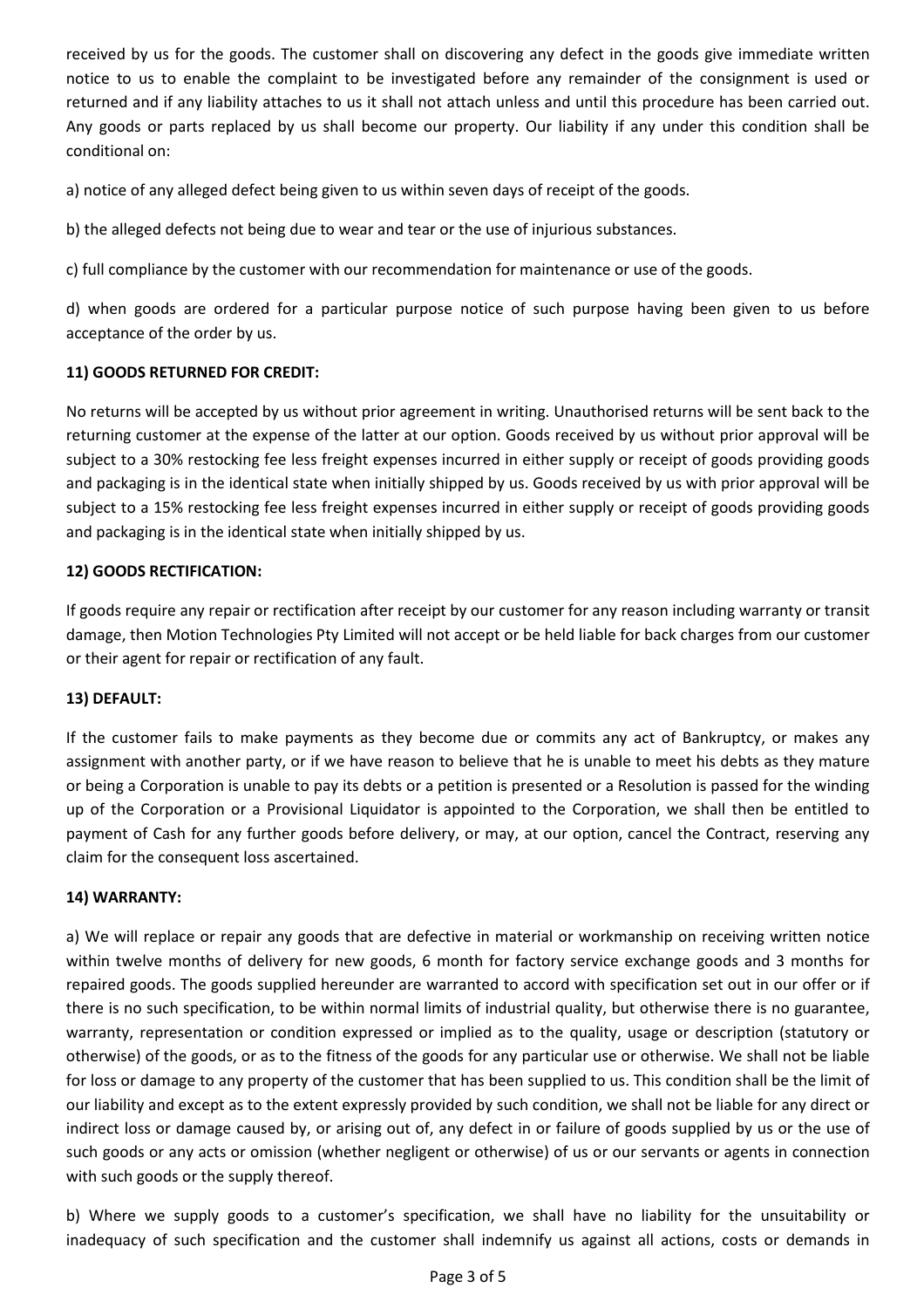respect of any infringement or alleged infringement of patents, copyright or design rights resulting from compliance with the customer's instructions express or implied in the customer's specification.

c) If the customer or their agent carries out any warranty rectification work then Motion Technologies Pty Limited will not be held liable for any costs associated with the rectification and all future warranty will become null and void.

d) If goods are not manufactured by Motion Technologies Pty Limited the warranty of the manufacturer shall be accepted by the customer and is the only warranty given to the customer in respect to the goods.

e) Our obligation is contingent upon proper use in accordance with factory recommendations and instructions and shall not apply to equipment which has been subject to misapplication, misuse, negligence, accident or tampering in a way so as to affect its normal performance.

f) Products suspected of being faulty should be returned to our nominated office (freight pre-paid) for our examination. We will repair or replace any component that in our opinion is of defective materials and/or workmanship, and return goods freight collect. We shall not be responsible for any dismantling, re-assembling or re-installation.

g) Where our contract includes installation or commissioning of plant on the buyer's premises, our liability is limited to correct installation and proper operation of equipment by us. We cannot accept responsibility for the proper

functioning of any equipment or services provided by others, and if damage to our equipment is caused through others the cost of repairs will be to the buyer's account.

h) Where goods supplied by Motion Technologies Pty Limited are proved to reasonable satisfaction of Motion Technologies Pty Limited to be defective through faulty materials or workmanship and where such goods are returned to Motion Technologies Pty Limited within seven days of receipt thereof by customer (and otherwise subject to receipt of written notice in accordance with clause 10), Motion Technologies Pty Limited will at its option either repair or replace same or credit customer with purchase price thereof.

i) The customer also acknowledges that it is not Motion Technologies Pty Limited's practice to recommend that goods are suitable for particular purposes or uses and customer acknowledges it does not rely, and that it is not reasonable for it to rely, on skill or judgement of Motion Technologies Pty Limited in establishing the suitability for the customer's purposes of the product to be supplied.

j) Warranty is void if payment for goods is later than the due date of invoice.

k) SOFTWARE: Computer software programs that may be included in material or Goods sold to a Buyer have been designed to perform a given set of tasks as defined in the documentation provided and is offered AS IS. It is the Buyer's responsibility to determine if the features of the software programs are suitable for the Buyer's requirements and must confirm that the software programs operate correctly. The buyer understands that such software program are of such complexity that they may have inherent defects and that Seller makes no warranty that all software features will perform correctly as supplied. For Seller's software utilising automation servers, improper reading and writing data to the automation server can cause the automation server software to malfunction and may cause the automation server and/or the program writing to the automation server to crash. Improperly reading and writing data to an automation server may cause the device controlled by the automation server to malfunction. Seller shall not be responsible for damage to any device or damage caused by any device due to the improper reading and/or writing of data to an automation server.

### **15) CONSEQUENTIAL LOSS OR DAMAGE:**

Save as herein expressly provided, we shall not be liable for any loss or damage direct or consequential, whether in contract, tort, or otherwise of whatsoever nature or to whomsoever or whatsoever caused, arising out of or